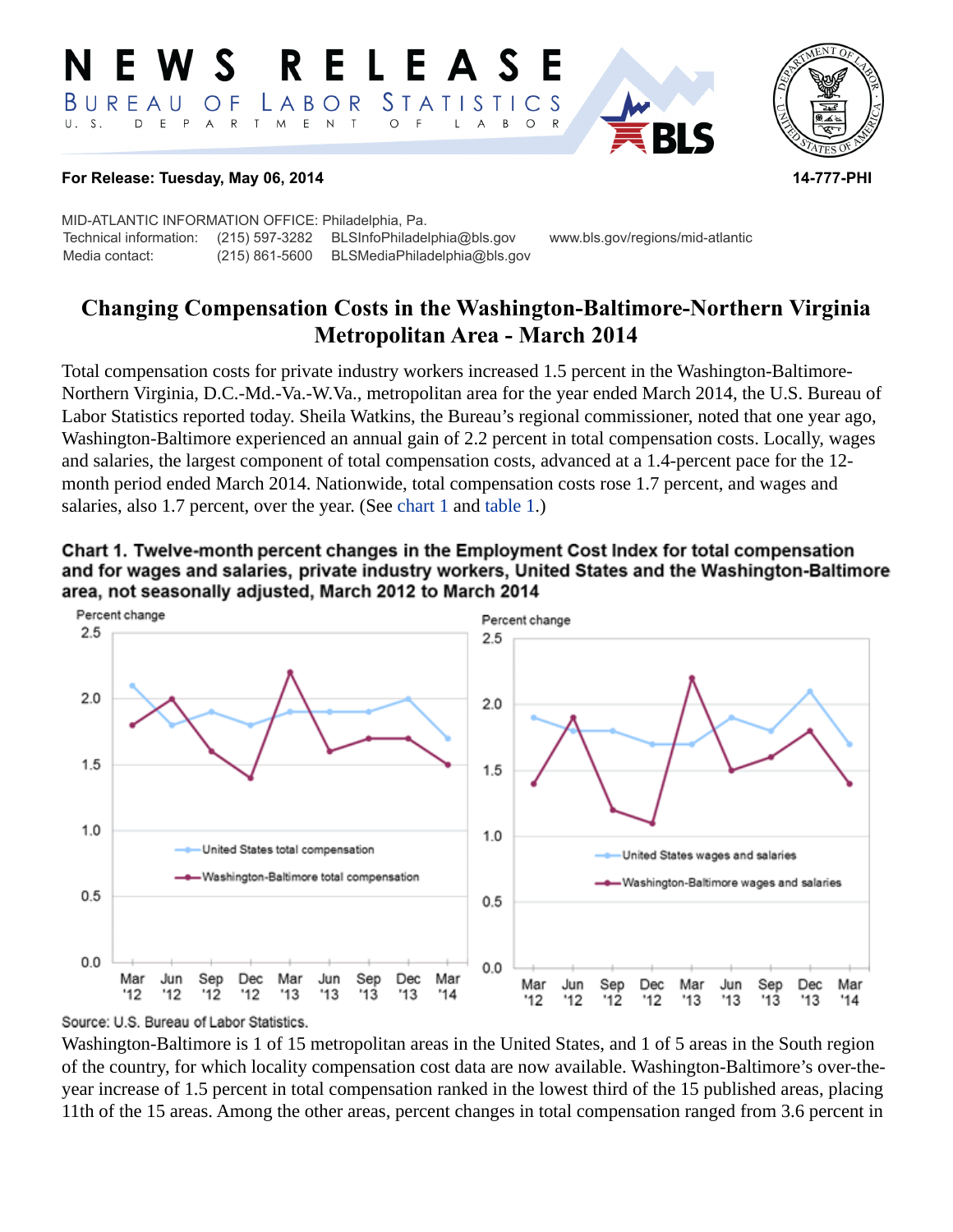San Jose to 1.2 percent in Atlanta from March 2013 to March 2014. With an increase of 1.4 percent, Washington-Baltimore tied for 8th, along with Minneapolis and Philadelphia, in wage and salary gains over the year. Growth rates in wages and salaries among the other metropolitan areas ranged from 3.4 percent in San Jose to 0.7 percent in Atlanta. (See [chart 2](#page-1-0).)

<span id="page-1-0"></span>



Source: U.S. Bureau of Labor Statistics.

When compared with the other four metropolitan areas in the South, the annual increase in total compensation costs in Washington-Baltimore in March 2014 (1.5 percent) was below those of Dallas (2.2 percent), Houston (1.8 percent), and Miami (1.7 percent), but above Atlanta's (1.2 percent). Similarly, Washington-Baltimore's 1.4-percent gain in wages and salaries over the 12-month period was well below those of Dallas (2.7 percent), Houston (2.4 percent), and Miami (2.3 percent), but above Atlanta's (0.7 percent). (See [table 2.](#page-5-0))

Locality compensation costs are part of the national Employment Cost Index (ECI), which measures quarterly changes in total compensation costs, including wages, salaries and employer costs for employee benefits. In addition to the 15 locality estimates provided in this release, ECI data for the nation, 4 geographical regions, and 9 geographical divisions are available. (Geographical definitions for the metropolitan areas mentioned in this release are included in the Technical Note.)

In addition to the geographic data, a comprehensive national report is available that provides data by industry, occupational group, and union status, as well as for both private, and state and local government employees. The ECI for the nation, regions, and divisions for June 2014 will be released on Thursday, July 31, 2014, at 8:30 a.m. (ET). Information from the Employment Cost Index program is available to sensory impaired individuals upon request. Voice phone: (202) 691-5200, Federal Relay Service: (800) 877-8339.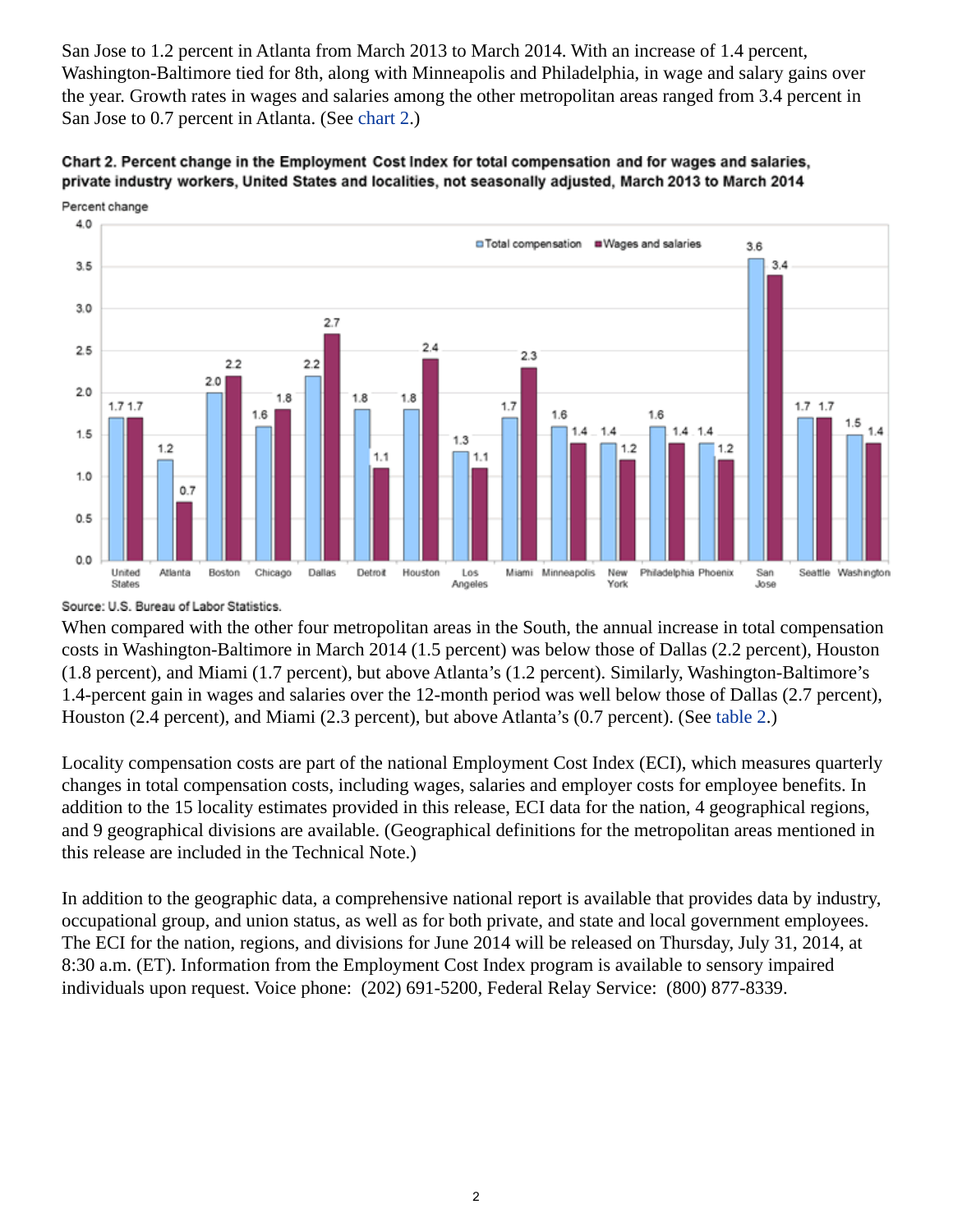## **Corrections to ECI Data Series**

Some Employment Cost Index data from September 2012 through March 2013 were corrected on June 26, 2013. (Seasonally adjusted estimates were subject to corrections back to March 2008.) For further information see: [www.bls.gov/bls/eci\\_corrections\\_043013.htm](http://www.bls.gov/bls/eci_corrections_043013.htm)

## **Technical Note**

The Employment Cost Index (ECI) is a measure of the change in the cost of labor, free from the influence of employment shifts among occupations and industries. The total compensation series includes changes in wages and salaries and employer costs for employee benefits.

Wages and salaries are defined as straight-time average hourly earnings or, for workers not paid on an hourly basis, straight-time earnings divided by the corresponding hours. Straight-time wage and salary rates are total earnings before payroll deductions, excluding premium pay for overtime, work on weekends and holidays, and shift differentials. Production bonuses, incentive earnings, commission payments, and cost-of-living adjustments are included in straight-time earnings, whereas nonproduction bonuses (such as Christmas or year-end bonuses) are excluded. Also excluded are such items as payments-in-kind, free room and board, and tips.

## **Selection of areas**

Based on available resources and the existing ECI sample, it was determined that estimates would be published for 14 metropolitan areas. Since the ECI sample sizes by area are directly related to area employment, the areas with the largest private industry employment as of the year 2000 were selected. For each of these areas, 12-month percent changes and associated standard areas were computed for the periods since December 2006. (Note: The Seattle-Tacoma-Olympia area was added to the list in September 2009 to make a total of 15 metropolitan areas.)

### **The metropolitan area definitions of the 15 published localities are listed below.**

- **Atlanta-Sandy Springs-Gainesville, Ga.-Ala. Combined Statistical Area (CSA)** includes Barrow, Bartow, Butts, Carroll, Cherokee, Clayton, Cobb, Coweta, Dawson, DeKalb, Douglas, Fayette, Forsyth, Fulton, Gwinnett, Hall, Haralson, Heard, Henry, Jasper, Lamar, Meriwether, Newton, Paulding, Pickens, Pike, Polk, Rockdale, Spalding, Troup, Upson, and Walton Counties in Georgia and Chambers County in Alabama.
- **Boston-Worcester-Manchester, Mass.-N.H. CSA** includes Essex, Middlesex, Norfolk, Plymouth, Suffolk, and Worcester Counties in Massachusetts and Belknap, Hillsborough, Merrimack, Rockingham, and Strafford Counties in New Hampshire.
- **Chicago-Naperville-Michigan City, Ill.-Ind.-Wis. CSA** includes Cook, DeKalb, DuPage, Grundy, Kane, Kankakee, Kendall, Lake, McHenry, and Will Counties in Illinois; Jasper, Lake, LaPorte, Newton, and Porter Counties in Indiana; and Kenosha County in Wisconsin.
- **Dallas-Fort Worth, Texas CSA** includes Collin, Cooke, Dallas, Delta, Denton, Ellis, Henderson, Hood, Hunt, Johnson, Kaufman, Palo Pinto, Parker, Rockwall, Somervell, Tarrant, and Wise Counties in Texas.
- **Detroit-Warren-Flint, Mich. CSA** includes Genesee, Lapeer, Livingston, Macomb, Monroe, Oakland, St. Clair, Washtenaw, and Wayne Counties in Michigan.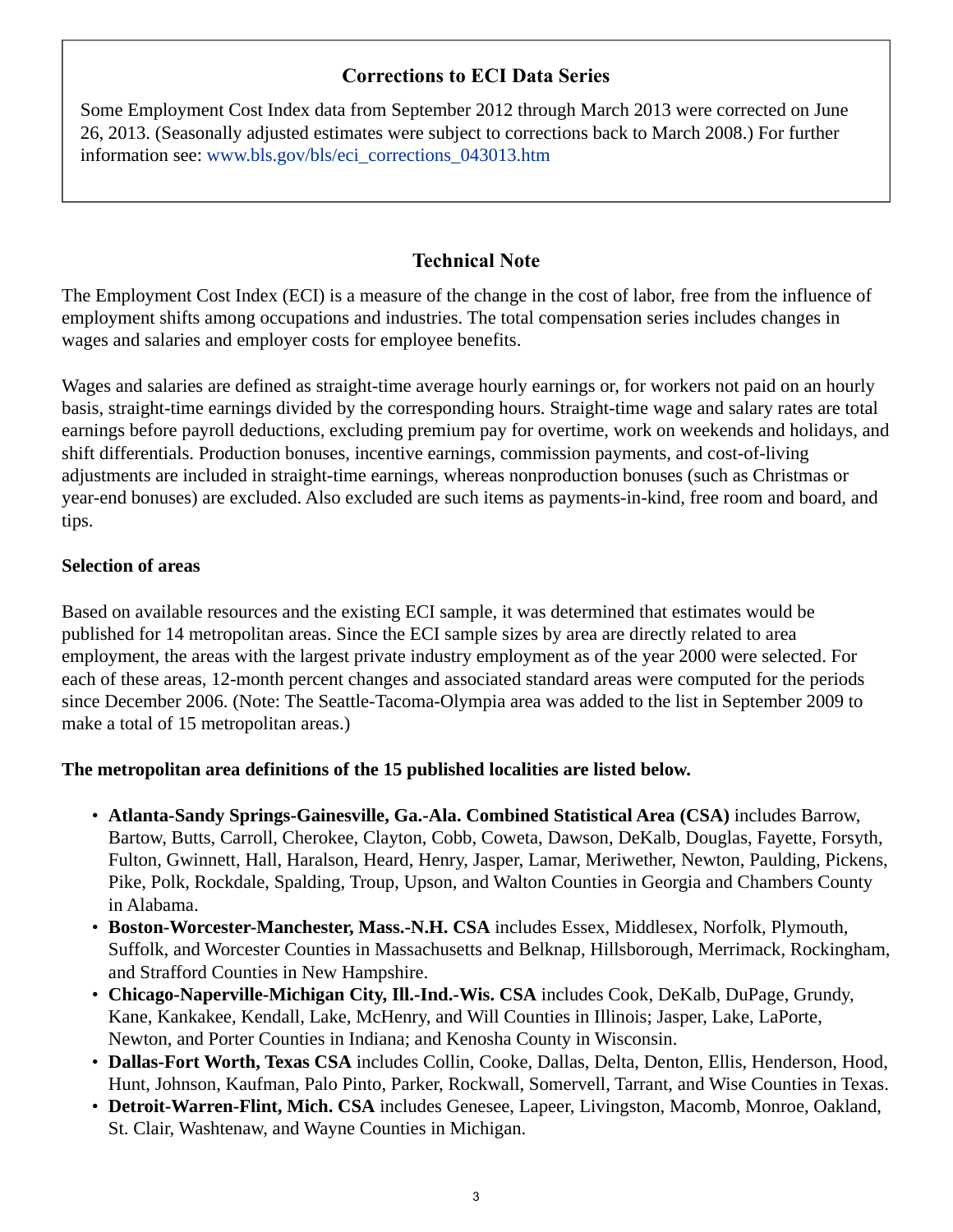- **Houston-Baytown-Huntsville, Texas CSA** includes Austin, Brazoria, Chambers, Fort Bend, Galveston, Harris, Liberty, Matagorda, Montgomery, San Jacinto, Walker, and Waller Counties in Texas.
- **Los Angeles-Long Beach-Riverside, Calif. CSA** includes Los Angeles, Orange, Riverside, San Bernardino, and Ventura Counties in California.
- **Miami-Fort Lauderdale-Pompano Beach, Fla. Metropolitan Statistical Area (MSA)** includes Broward, Miami-Dade, and Palm Beach Counties in Florida.
- **Minneapolis-St. Paul-St. Cloud, Minn.-Wis. CSA** includes Anoka, Benton, Carver, Chisago, Dakota, Goodhue, Hennepin, Isanti, McLeod, Ramsey, Rice, Scott, Sherburne, Stearns, Washington, and Wright Counties in Minnesota and Pierce and St. Croix Counties in Wisconsin.
- **New York-Newark-Bridgeport, N.Y.-N.J.-Conn.-Pa. CSA** includes Bronx, Dutchess, Kings, Nassau, New York, Orange, Putnam, Queens, Richmond, Rockland, Suffolk, Ulster, and Westchester Counties in New York; Bergen, Essex, Hudson, Hunterdon, Mercer, Middlesex, Monmouth, Morris, Ocean, Passaic, Somerset, Sussex, and Union Counties in New Jersey; Fairfield, Litchfield, and New Haven Counties in Connecticut; and Pike County in Pennsylvania.
- **Philadelphia-Camden-Vineland, Pa.-N.J.-Del.-Md. CSA** includes Bucks, Chester, Delaware, Montgomery, and Philadelphia Counties in Pennsylvania; Burlington, Camden, Cumberland, Gloucester, and Salem Counties in New Jersey; New Castle County in Delaware; and Cecil County in Maryland.
- **Phoenix-Mesa-Scottsdale, Ariz. MSA** includes Maricopa and Pinal Counties in Arizona.
- **San Jose-San Francisco-Oakland, Calif. CSA** includes Alameda, Contra Costa, Marin, Napa, San Benito, San Francisco, San Mateo, Santa Clara, Santa Cruz, Solano and Sonoma Counties in California.
- **Seattle-Tacoma-Olympia, Wash. CSA** includes Island, King, Kitsap, Mason, Pierce, Snohomish, and Thurston Counties in Washington.
- **Washington-Baltimore-Northern Virginia, D.C.-Md.-Va.-W.Va. CSA** includes the District of Columbia; Baltimore City and Anne Arundel, Baltimore, Calvert, Carroll, Charles, Frederick, Harford, Howard, Montgomery, Prince George's, Queen Anne's, and St. Mary's Counties in Maryland; Alexandria, Fairfax, Falls Church, Fredericksburg, Manassas, Manassas Park, and Winchester Cities and Arlington, Clarke, Fairfax, Fauquier, Frederick, Loudoun, Prince William, Spotsylvania, Stafford, and Warren Counties in Virginia; and Hampshire and Jefferson Counties in West Virginia.

## **Definitions of the four geographic regions of the country are noted below.**

- **Northeast:** Connecticut, Maine, Massachusetts, New Hampshire, New Jersey, New York, Pennsylvania, Rhode Island, and Vermont.
- **South:** Alabama, Arkansas, Delaware, the District of Columbia, Florida, Georgia, Kentucky, Louisiana, Maryland, Mississippi, North Carolina, Oklahoma, South Carolina, Tennessee, Texas, Virginia, and West Virginia.
- **Midwest:** Illinois, Indiana, Iowa, Kansas, Michigan, Minnesota, Missouri, Nebraska, North Dakota, Ohio, South Dakota, and Wisconsin.
- **West:** Alaska, Arizona, California, Colorado, Hawaii, Idaho, Montana, Nevada, New Mexico, Oregon, Utah, Washington, and Wyoming.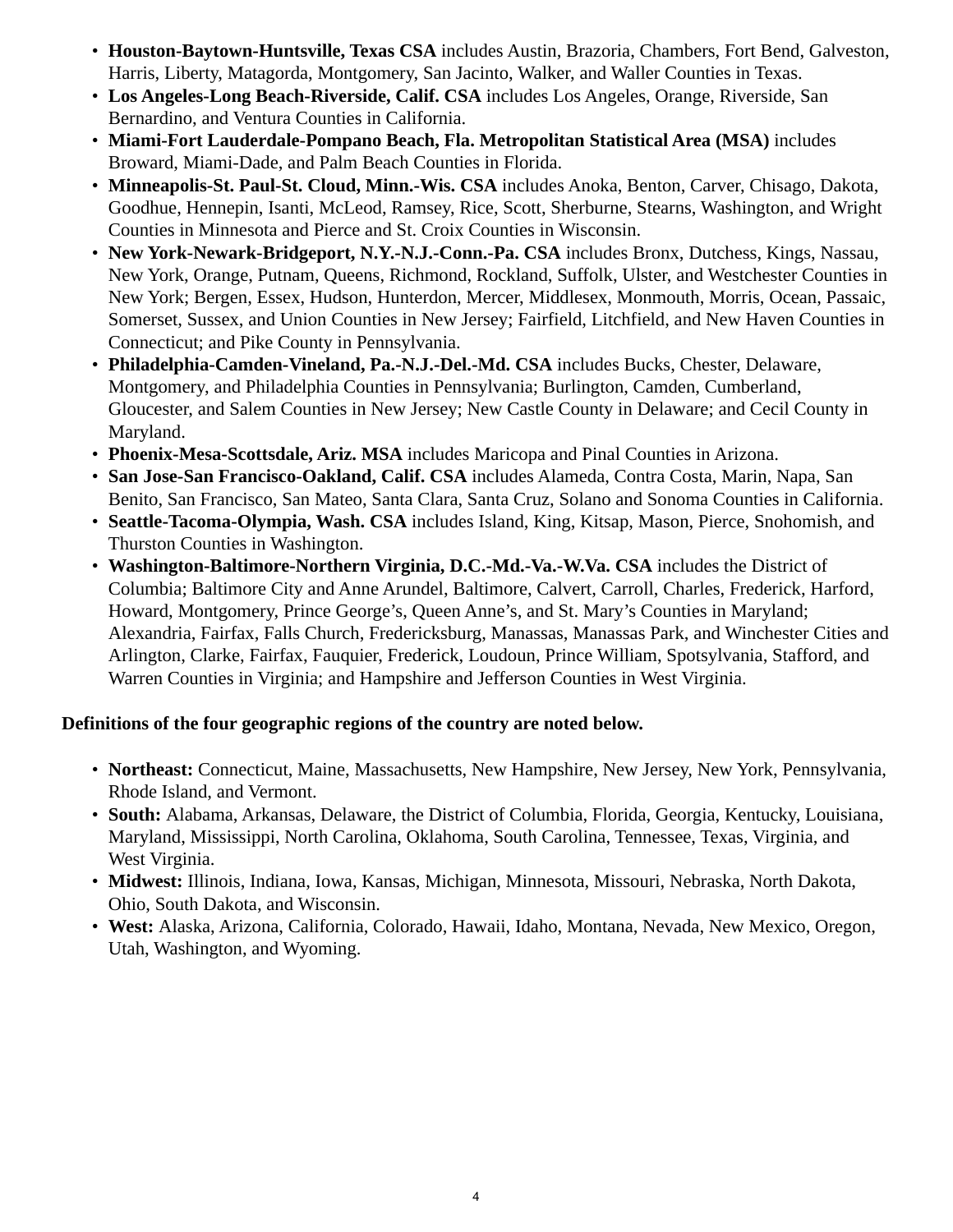#### <span id="page-4-0"></span>**Table 1. Employment Cost Index for compensation and for wages and salaries, private industry workers, United States, South region, and the Washington-Baltimore area, not seasonally adjusted**

| Area                                   | period ended- |      |           |          | Total compensation 12-month percent changes for   Wages and salaries 12-month percent changes for<br>period ended- |      |           |          |
|----------------------------------------|---------------|------|-----------|----------|--------------------------------------------------------------------------------------------------------------------|------|-----------|----------|
|                                        | March         | June | September | December | March                                                                                                              | June | September | December |
| <b>United States</b>                   |               |      |           |          |                                                                                                                    |      |           |          |
|                                        | 1.6           | 1.9  | 2.0       | 2.1      | 1.5                                                                                                                | 1.6  | 1.6       | 1.8      |
|                                        | 2.0           | 2.3  | 2.1       | 2.2      | 1.6                                                                                                                | 1.7  | 1.7       | 1.6      |
|                                        | 2.1           | 1.8  | 1.9       | 1.8      | 1.9                                                                                                                | 1.8  | 1.8       | 1.7      |
|                                        | 1.9           | 1.9  | 1.9       | 2.0      | 1.7                                                                                                                | 1.9  | 1.8       | 2.1      |
|                                        | 1.7           |      |           |          | 1.7                                                                                                                |      |           |          |
| South                                  |               |      |           |          |                                                                                                                    |      |           |          |
|                                        | 1.5           | 1.7  | 1.7       | 1.9      | 1.4                                                                                                                | 1.5  | 1.4       | 1.7      |
|                                        | 1.7           | 2.1  | 2.0       | 2.0      | 1.6                                                                                                                | 1.8  | 1.9       | 1.6      |
|                                        | 2.3           | 2.2  | 2.2       | 2.3      | 2.0                                                                                                                | 2.0  | 2.0       | 2.3      |
|                                        | 2.2           | 2.1  | 2.1       | 2.0      | 2.3                                                                                                                | 2.2  | 2.0       | 2.0      |
|                                        | 1.7           |      |           |          | 1.7                                                                                                                |      |           |          |
| Washington-Baltimore-Northern Virginia |               |      |           |          |                                                                                                                    |      |           |          |
|                                        | 1.7           | 1.9  | 1.9       | 2.0      | 1.6                                                                                                                | 1.3  | 1.5       | 1.8      |
|                                        | 1.6           | 1.5  | 1.7       | 1.5      | 1.5                                                                                                                | 1.3  | 1.8       | 1.1      |
|                                        | 1.8           | 2.0  | 1.6       | 1.4      | 1.4                                                                                                                | 1.9  | 1.2       | 1.1      |
|                                        | 2.2           | 1.6  | 1.7       | 1.7      | 2.2                                                                                                                | 1.5  | 1.6       | 1.8      |
|                                        | 1.5           |      |           |          | 1.4                                                                                                                |      |           |          |